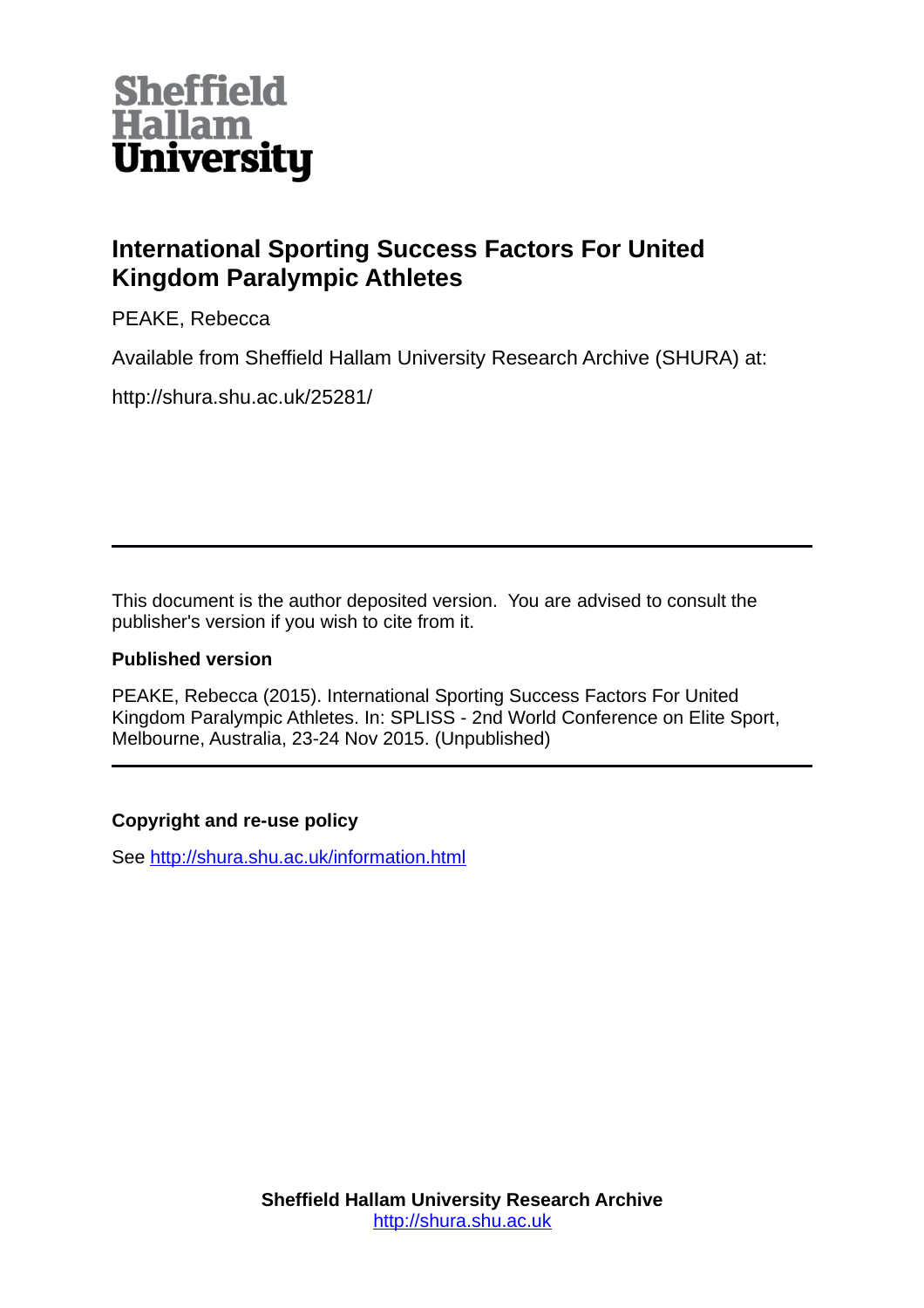### INTERNATIONAL SPORTING SUCCESS FACTORS FOR UNITED KINGDOM PARALYMPIC ATHLETES

#### **AUTHOR**

Rebecca Peake, Sheffield Hallam University, UK (Corresponding Author r.peake@shu.ac.uk)

#### AIM OF PAPER

The aim of this paper is to identify the critical success factors that influence international sporting success for Paralympic athletes in the sport of athletics in the United Kingdom.

#### THEORETICAL BACKGROUND

Competition in international sport for disabled people is increasing and more nations are adopting strategic approaches to development of Paralympic athletes. Elite sporting success has frequently been regarded as a resource valuable for its malleability and its capacity to help achieve a wide range of nonsporting objectives (Green & Houlihan, 2005). Much of the focus of this discussion has centered on Olympic sport, neglecting to consider Paralympic sport as an elite, professional entity worthy of consideration in its own right.

The British Paralympic Association (BPA) has identified the biggest obstacles to future success in Paralympic sport as being the strength of grassroots involvement and the number of people playing sport at community level. The Active People Survey (2008–2009) shows that 57.1% of the adult population does not participate in any sport. Importantly, the survey shows that this rises considerably to 79.2% when considering disabled people, and perhaps even more alarmingly, only 6.5% of disabled people regularly participate in sport. With the growing number of competitions and prestige events such as the Paralympic Games, there has been a shift from sport for those with disabilities being solely for the purpose of its therapeutic abilities, to that of elite-level competition that carries intrinsic prestige (Kavanagh, 2012).

Jaarsma et al. (2014) acknowledge that the limited previous studies into Paralympic athletes were not based on a framework or theory, which has led to a lack of coherence in their results. This observation is consistent with the author's experiences and it provides some initial justification for the proposed research approach, that is, the application of the SPLISS conceptual framework (De Bosscher et al., 2006). The nine pillars of sport policy factors influencing international sporting success model will be used to determine international sporting success factors in a Paralympic context. There have relatively few comparative studies in sport, and there is a notable gap in this regard concerning Paralympic sport. In order to ensure international comparability is possible, the framework must be considered in a Paralympic context. This research will therefore examine the elite sport structure of Paralympic Athletics in the UK and will form the basis of further research in the area of Paralympic elite sport structures.

#### METHOD AND RESEARCH DESIGN

This research will consider micro-level factors as classified by De Bosscher et al. (2006) by exploration of individual athlete perceptions of key success factors. Data for this research will be obtained by semi-structured interviews with six Paralympic Athletes in the UK. All athletes included in the study will be ranked in the International Paralympic Committee (IPC) top 10 for the 2014 season. This research will be exploratory as it will highlight and explore an unexplored and uninterpreted phenomenon. This will help to improve understanding of Paralympic elite sport structures and will enable further research in this emerging area whilst providing in-depth, rich data and descriptions upon which to build new theory. This research seeks to identify and explore international sporting success factors in Paralympic sport, as experienced by the athletes.